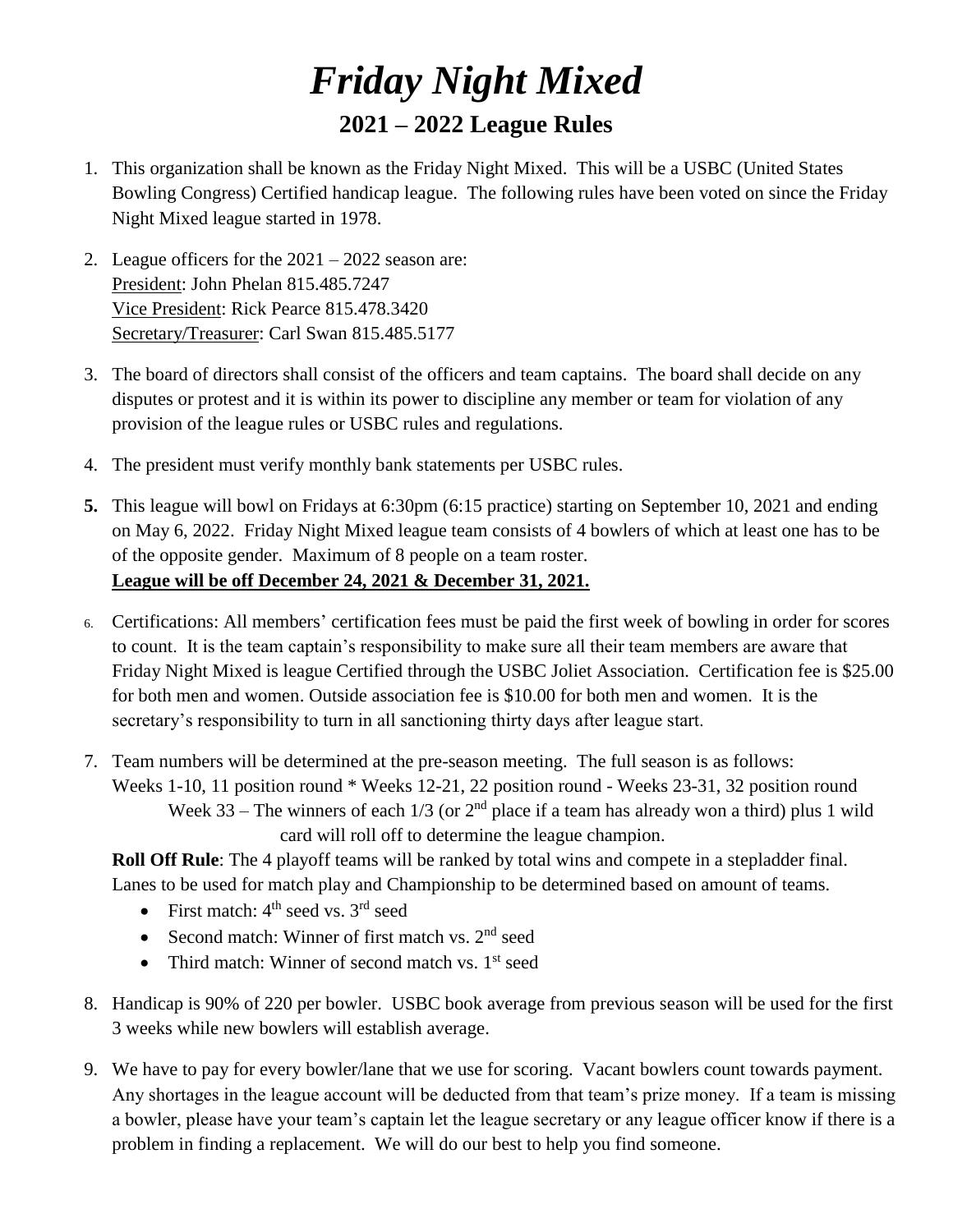10. Bowling fees are \$20.00 per bowler per week for the 2019-2020 bowling season. The breakdown of the league fees are as follows:

> Linage  $$ 11.50$  per week Prize Fund \$ 8.50 per week Secretary/Treasurer \$ 400.00 (Donation to Laraway Youth Scholarship Fund) per season

Team prize money is given to the team captain at the end of the season to be distributed to the team members.

- 11. The team captain's responsibilities are to make sure all league fees are paid each week. Don't let your team get behind in the weekly fees as any team's shortages are deducted from the team prize fund at the end of the season. The league does not absorb the loss. The last 2 weeks bowling fees will be due by April 21<sup>st</sup>, 2022. No checks will be accepted the last 2 weeks of bowling.
- 12. A person can be no more than two (2) weeks behind in paying for bowling. If they are, their score does not count. All money must be completely paid for by position rounds or that individual cannot bowl. After position round, if the fee is still not paid, bowling for that individual person will not be allowed until paid in full. Their scores will not count and they will receive a ZERO (0) for all games until paid. Please talk to the treasurer if there are any issues.
- 13. Scoring System: This is a seven (7) point system; two (2) points per game and one (1) point per series. Team standings are based on total points and games won/lost. We cannot go by total pins scratch as in the previous rules because this is a handicap league.
- 14. The absentee score is the bowler's average minus ten (10) pins with that bowler's handicap. Individual vacancy score will be 120 with a 90 handicap.
- 15. Tardiness Tardy bowlers will be allowed to catch up, provided that they notify the opposing team captain that they are present before the end of the 5<sup>th</sup> frame of the opposing team. Those who come in later will not be allowed to PACE.
- 16. All new subs need to check in with an officer before bowling starts. No new subs may be added to the 8 person roster during the last six weeks of bowling. This year's cutoff date is March 13, 2021. In case of an emergency, a captains' meeting can be called to vote on amending this rule.
	- a. Floating Sub Rule:
		- i. Cannot bowl position round
		- ii. Must pay sanction fee
		- iii. Cannot pre-bowl
- 17. Forfeit Rule A legal team must have two (2) members on their roster present by the end of the opposing team's first frame. Failure to fulfill this requirement will result in the team's ineligibility for points for that game. If a team does not have a legal lineup, the opposing team does have to bowl their team average minus forty (40) pins in order to win their points. Scores still count towards averages for the bowlers that do bowl.
- 18. Legal Line-up Each team must have two (2) permanent bowlers at the beginning of the 1<sup>st</sup> frame of the first game to be considered a legal line-up. Pre-bowls count. All subs on a team's roster need to be sanctioned.